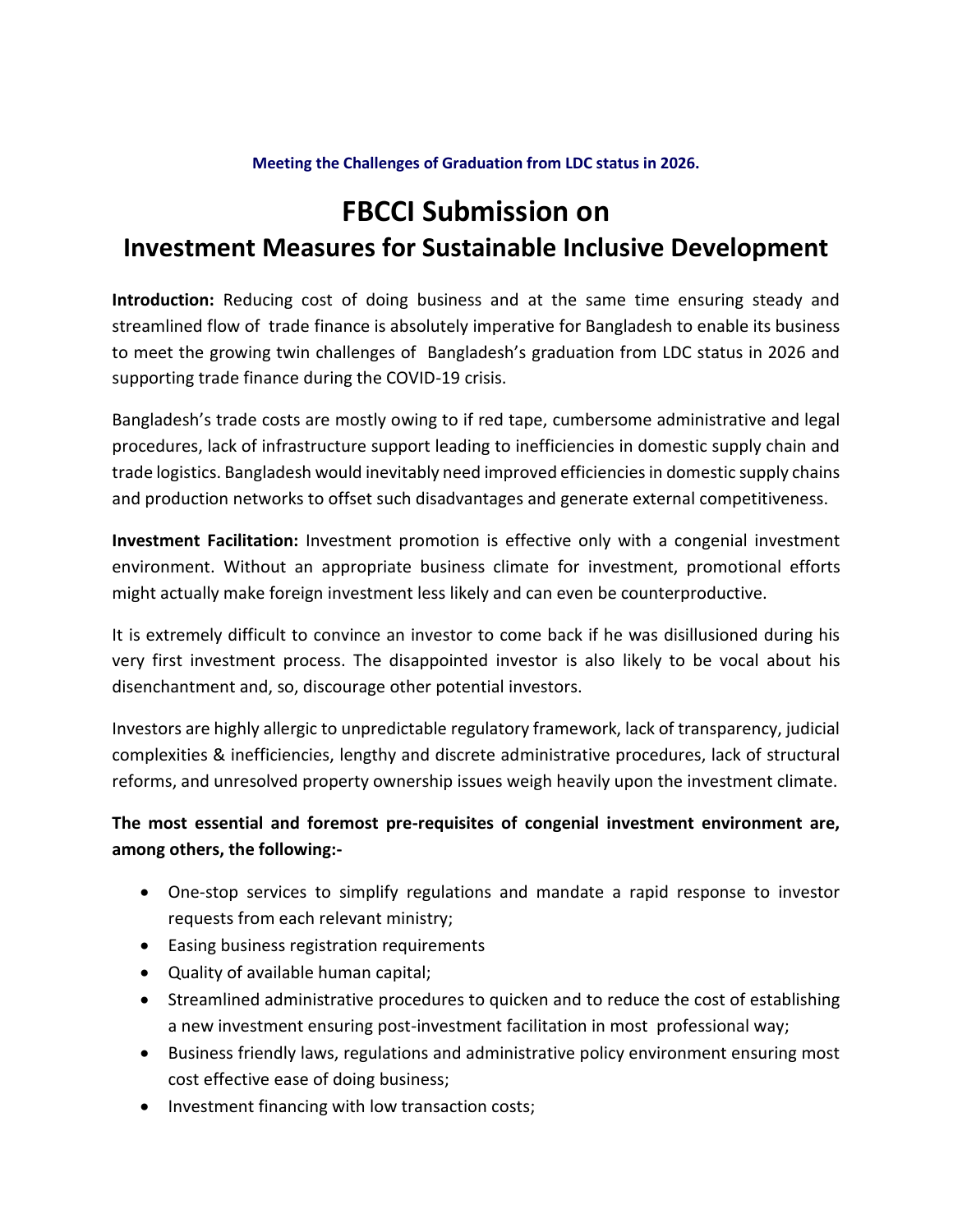- Cost effective Power, energy, ICT and multimodal transport and communication Infrastructure;
- Appropriate mechanisms for enforcing legal rights, obligations and settlement of disputes.

**Sustainable Investment Measures:** Business friendly liberal trade and investment regimes combined with an active competition policy generally provide a fertile environment for the transfer of technology which in turn propels the economy keeping pace with time.

To conduct administrative reforms for whole-of government approach for preparing and executing comprehensive strategies in close cooperation and coordination among various ministries and departments in partnership with the private sector.

To reform and streamline our supply and demand-side policies and regulatory regimes for simplification, removal of red-tape, unnecessary costs and time to facilitate a business and environment friendly policy regime in a sustainable and predictable manner.

To adopt appropriate rules of business for line ministries and agencies for respective sectoral trade facilitation responsibilities. Setting up: single window service, online exchange of docs, sectoral help and service desks, Skill & HRD, transfer of technology etc.

**Registration & Certification process:** To establish single window system with prudent SoP of the respective line agencies and the sponsoring and promotional sectoral bodies for reducing the cost of doing business by simplifying the existing costly and cumbersome at least 30 different registration and certification requirements and processes under a binding Mutual Memorandum of Understanding (BMMoU).

# *Tax Registration should be the license for investments instead of Trade License issued by the local government bodies.*

**To expedite setting up sector-specific industrial parks/clusters** that will provide necessary support infrastructure, utility services and required logistic backup along with fiscal and financial incentives package. To equip industrial parks/clusters for the specific sectors and CMSMEs that will provide **at breakeven price** along with fiscal and financial incentives package, necessary support infrastructure, including:

- i) ensuring proper infrastructure;
- ii) common facilities centres for sector specific CMSME producers;
- iii) providing special uninterrupted utility services;
- iv) arrangements for waste disposal; and
- v) ensuring obligations on compliance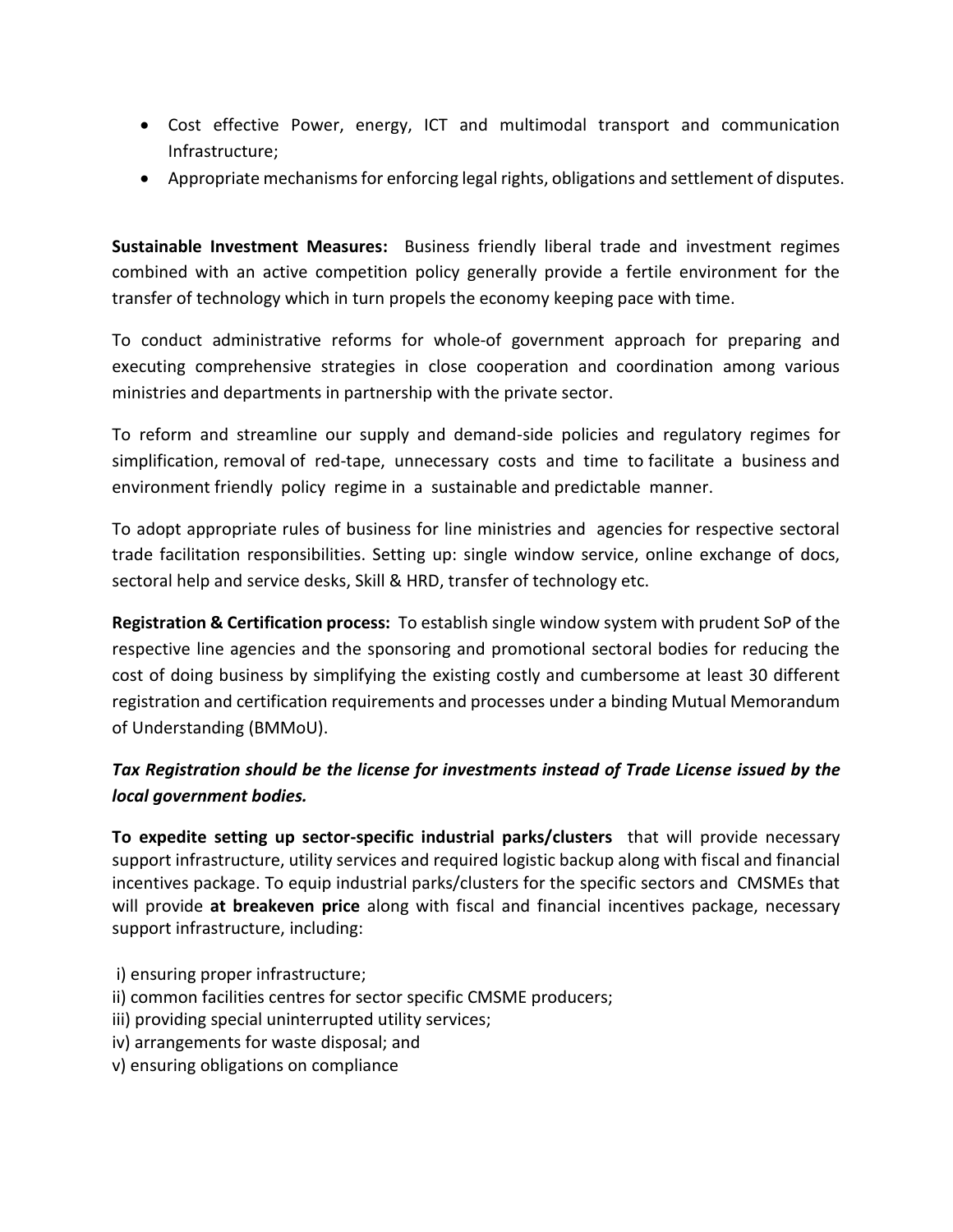**Following the global trend, Bangladesh needs to develop a multimodal transport network** to reduce tome and real cost of transport and integrate itself with the regional and global transport network to derive the benefits of growing regional and international trade.

**To expedite cost effective and commercially viable power sector business structure** to ensure uninterrupted and incremental power supply at most economic and competitive rates in order to minimize labour and raw material waste. The industry should have the facility of getting priority power connection and gas supply.

**To rationalize tax and tariff regimes** to integrate Bangladesh business most effectively with the global value chain and also strengthen a rational, transparent and efficient revenue policy and trade facilitation system.

**To adopt cost-effective compliance friendly regulations** to facilitate business to adopt appropriate measures for sound disposal of wastes and environment-friendly recycling with necessary technical and financial assistance package. Bangladesh does not have a proper waste disposal system causing serious threat to environment and health. Outdated and traditional technologies make waste management and recycling process unclean, hazardous and inefficient.

To expedite appropriate cost-effective and compliance friendly waste disposal practices and establish effective recycling chain with necessary technical and financial assistance package is an integral part of economic governance.

#### **To set up Sectoral Internationally Accredited Standard Certification Bodies preferably on PPP**

**basis** to facilitate marketing of products in local and global markets and also set up common testing laboratories in each economic zone and cluster assigned to specific sector. Technical and Financial support for obtaining accredited quality certificates for exported and imported goods and services.

MSMEs and most of other industrial sectors lack capacity in meeting international quality & standards. Internationally accredited standard certification bodies on most of our products do not exist in Bangladesh. It is impossible to engage in global trade without accredited certification of Export products.

#### **Priority Sectors for FDI:**

**Blue economy:** Coastal and Deep-Sea mining; LPG and Fuel Plants; Marine Fisheries and Fish Processing; Logistics Infrastructure and Shipping including Multimodal Trans-Shipments; Coastal Tourism;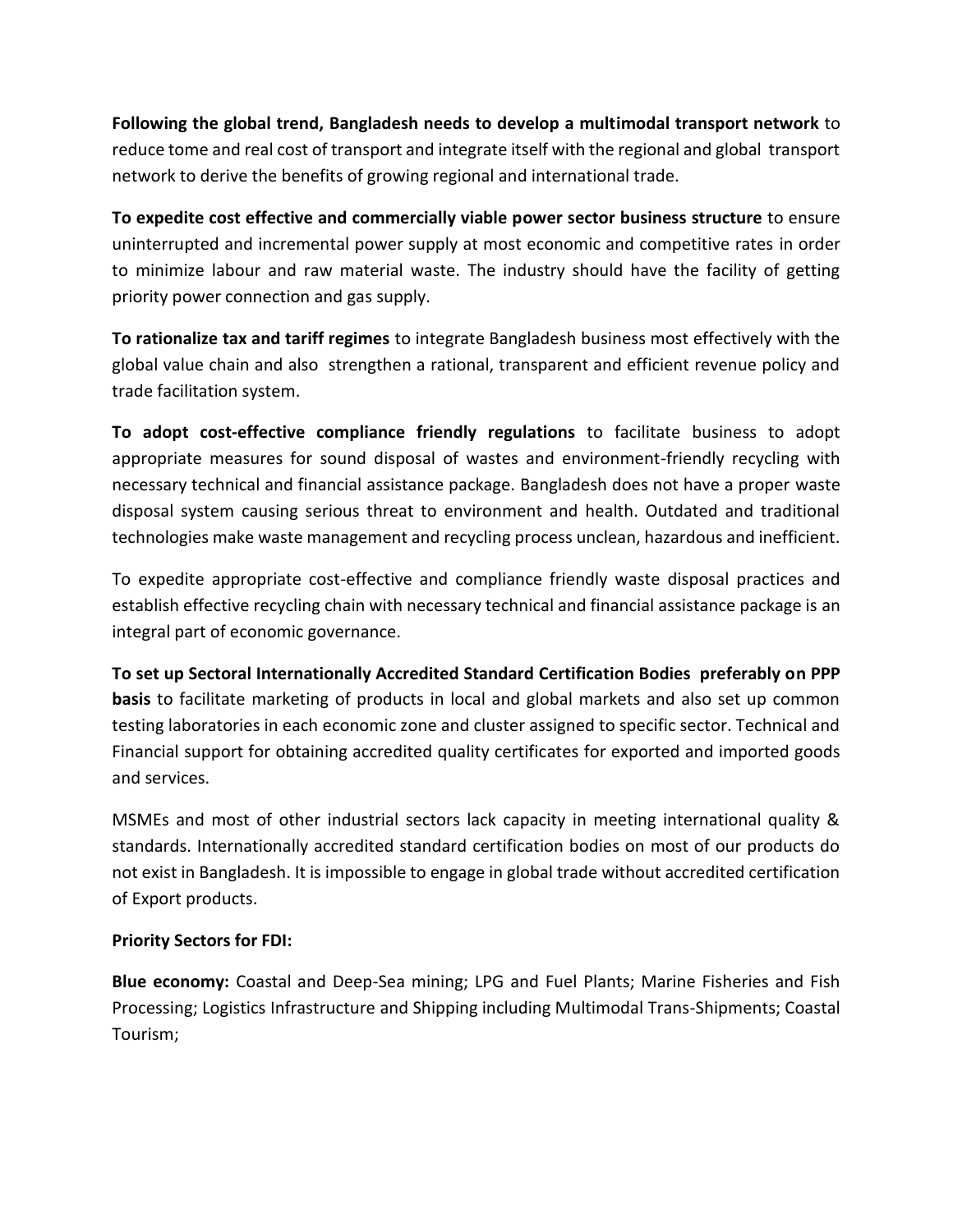**High-tech value added** leather products, Jute & Plastics Industry; Man-made Fibre Industry; Clean Energy & Power from Fossil Fuel; Harnessing Sub-Himalayan Regional Renewable Energy Resources.

**Facilitating investment abroad** to promote export and facilitating prudent imports by establishing warehouses, marketing outlets & distribution network and after Sales Service Centers in target markets.

**Trade Finance Measures:** Trade Finance, an integral part of commercial activity, has significant influence on trade promotion, commercial transaction and financial inclusion. Reducing the cost of doing business and ensuring steady and smooth flow of trade finance are absolutely imperative for Bangladesh in enabling its businesses environment facing the upcoming challenges of financial markets, particularly at the trajectory of its journey to graduation from the LDC (Least developed countries) status in 2026 and supporting trade finance during the COVID-19 crisis.

The trade finance facility should ensure, among others, to provide working capital, using the underlying products or services being imported/exported/transacted as security/collateral, to be more competitive to both suppliers and customers, by reducing payment gaps in trade cycle by facilitating beneficial supply chain relationships and growth.

It is important to note that trade finance focuses more on the trade than the underlying borrower. Therefore, small businesses can use trade finance to trade significantly larger volumes of goods or services and work with stronger end customers.

**Cottage, Micro, Small and medium-sized enterprises (CMSMEs)** : CMSMEs are the backbone of the national economy in Bangladesh. CMSMEs are particularly suitable for the densely populated countries like Bangladesh where these sectors can provide huge employment opportunity with much lower investment.

The contribution of CMSME sector to the GDP of Bangladesh is 25 percent. Creating employment, increasing income, achieving economic growth and alleviating poverty and social progress are major coverings from CMSME`s.

There are 6 lakh economic institutions in the country (cottage - 8.52%, micro - 1.33%, small - 10.99%, medium - 0.09%, Large - 0.08%). About 99% of the total economic institutions of the country belong to the CMSME sector. The MSME sector (including cottage industries) employs about 2.1 crore people directly and indirectly. All these organizations provide 60-70% industrial employment.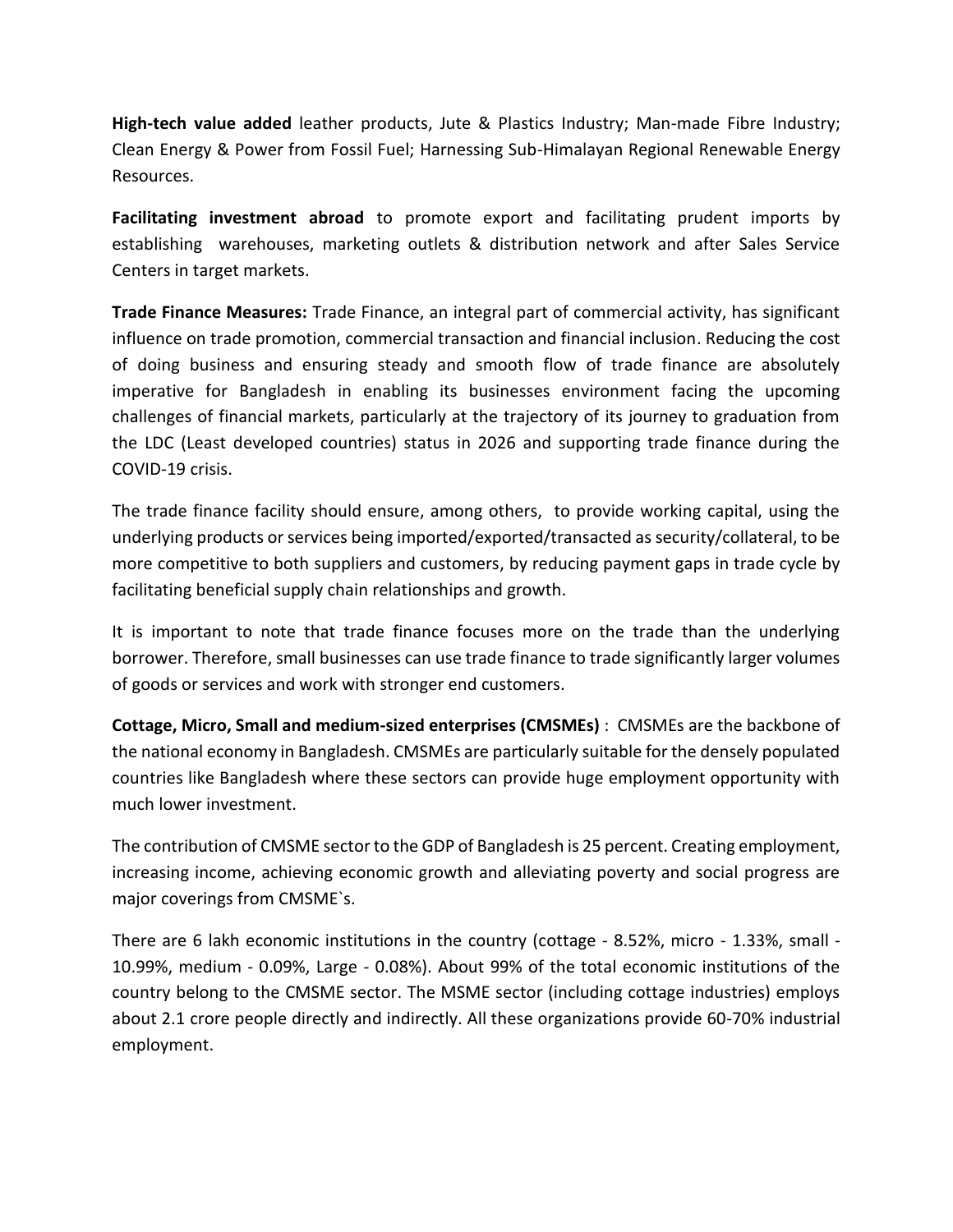### **Major problems of Trade Financing for CMSMEs SMEs are:**

- Higher interest rate and lack of long-term loans
- Creditworthiness of the SMEs as the importer/exporter
- Comparatively high rate of interest (in case of trade finance/credit)
- Higher rate in case of add-confirmation (by the international banks)
- Inadequate trade financing products/funds by the local banks targeting CMSMEs
- Lack of innovative/SME friendly trade financing products by the local banks
- Higher cost of discounting, KYC and transaction costs by the CMSMEs
- Capacity gap of banks to address special needs of CMSMEs

**Acknowledging the critical importance of trade finance for inclusive and sustainable development FBCCI submits following strategic proposals to ensure access to trade finance for all:-**

- 1. Creation of a grant and low interest credit facility for Trade financing for all including CSMEs through Govt budget allocation, financing by the donour agencies and funds made available by the concerned grant and loan disbursing banks.
- 2. More than 70% of manufacturing sector in Bangladesh in terms of manufacturing value added is now export oriented. Therefore there should be policy cohesion on manufacturing for export as well as imports for domestic markets, for example ensuring Trade (Export-Import) financing for all including CSMEs including other fiscal and monetary policy supports.
- 3. To provide low-cost loans without collaterals, to be underwritten in lieu of collateral by Bangladesh Bank and international donour agencies, to CMSMEs duly authenticated by the respective association/designated support agency.
- 4. The Bank client relationship should not be meant to be the unilateral discretion of respective Banks. The term Bank client relationship should be clearly defined on the basis of preset criteria to evaluate the prospects of financing in a particular unit as per Govt Policies and Regulations.
- 5. Technical competence of the borrower, operational flexibility, and economic viability of the project, rather than the security which the borrower can offer, should be considered in evaluating a credit scheduling proposal.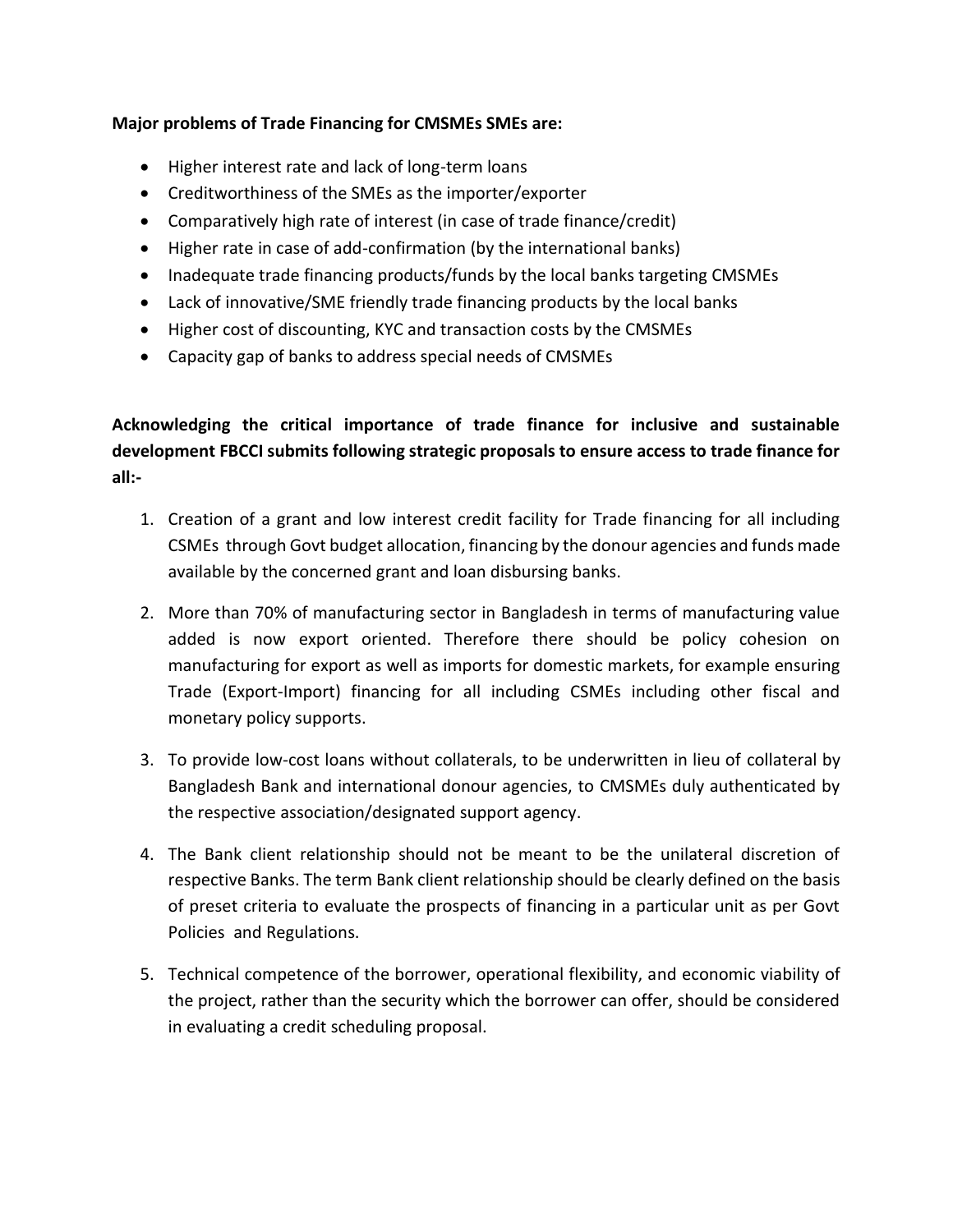### **Trade finance should also include the following:-**

- 1. To provide financial assistance to build in house capacity in terms of human resource skill development, technological upgrading, product design market intelligence and export marketing.
- 2. Establishment of Technology Development/Upgradation Fund for promoting diversified and quality exports specially for CMSME sectors of Bangladesh. The fund allocation should be raised to Tk. 10,000 crore for the modernization and technological development for the CMSME export oriented industrial and Agro ventures and integration of SMEs in global digital trade and e-commerce;
- 3. To set up sectoral Accredited Standard Certification Bodies preferably on PPP basis to facilitate marketing of products in local and global markets and also set up common testing laboratories in each economic zone and cluster assigned to specific sectors.
- 4. To extend Technical and Financial support for obtaining accredited quality certificates for exported and imported goods and services. and also, for obtaining global registration of IPR for our products and services.
- 5. Facilitating investment abroad to promote export and facilitating prudent imports by establishing warehouses, marketing outlets & distribution network and after Sales Service Centers in target markets.
- 6. To effectively establish and activate network of Factoring Services and ICC Incoterms 2020 for facilitating cost effective ease of mutual import and export transactions at home and abroad.
- 7. Bangladesh Bank should harmonize and rationalize various service fees charged by the individual banks in imports export transactions.

## **Implementation of Monetary Policy (MP):**

**MP: Pre-shipment credit refinancing scheme @ IR ( BB to banks): 2% and IR (banks to customer): 5.0%: Allocation 50 bTK ; 5.44% disbursement 2.72 bTK.** Performance of Banks is very poor despite 3% lucrative margin. Defaulting Banks should be asked to clarify. *Each bank should be given mandatory targets for disbursement. Focus of this scheme should be on CMSME* exporters.

**MP: Credit Guarantee Scheme (CGS) for CMSMEs (Against 274 applications): Allocation 20 bTK; disbursement 0.29b TK:** Credit Guarantee Scheme (CGS) for CMSMEs only against 274 applicants demonstrate lack of interest to reach the target group. Defaulting Banks should be asked to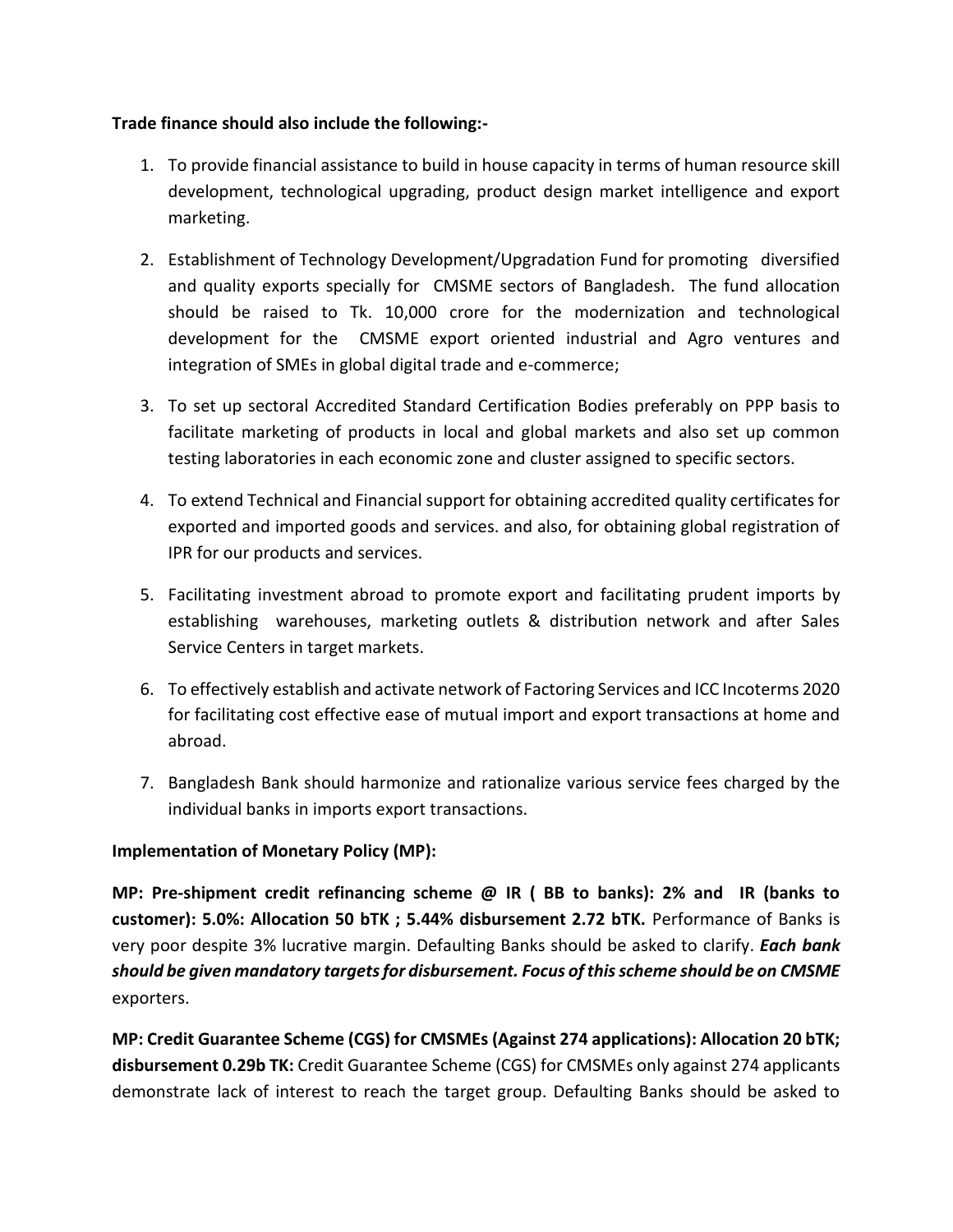# clarify. *Allocation should be increased to 50 bTK and each bank should be given mandatory targets for disbursement. Focus of this scheme should be on rural firms and CMSMEs*.

**The BB fund allocation should be raised to Tk. 20,000 crore for the modernization and technological development for the following priority sectors:-**To promote new entrepreneurs and encourage self-employment opportunities to around 20 lac new entrants per annum in the employment market the 'Start-up Fund' by BB and the scheduled banks should be raised to minimum 20,000 crore to be operationalized by the BB in partnership with the respective stakeholder line agencies and private sector including FBCCI.

**Equitable Investment Facilitations Measures**: To rationalize, streamline and harmonize our trade and investment facilitation regulatory regime upholding the global principles of MFN and National Treatment for both FDI and local investments the incentives for all investments should be harmonized with the Common Investment Facilitations Measures to provide all sectoral local and foreign investments without discrimination provided that incase of direct tax measures the global best practice of application of normal tax rates shall prevail as under:-

| <b>SL</b>      | <b>Present Fiscal Incentives</b>                                                                                                                                                                                                                                                                                                                                                                                                                                                  | <b>Proposed Measure</b>                                                                                                                                                                                      |
|----------------|-----------------------------------------------------------------------------------------------------------------------------------------------------------------------------------------------------------------------------------------------------------------------------------------------------------------------------------------------------------------------------------------------------------------------------------------------------------------------------------|--------------------------------------------------------------------------------------------------------------------------------------------------------------------------------------------------------------|
| $\mathbf{1}$   | The private power companies shall be exempt<br>from corporate income tax for a period of 15 years.                                                                                                                                                                                                                                                                                                                                                                                | Normal Direct Tax (Global Best<br>Practice)                                                                                                                                                                  |
| $\overline{2}$ | The companies will be allowed to import plant and<br>equipment and spare parts up to a maximum of<br>ten percent (10%) of the original value of total<br>plant and equipment within a period of twelve (12)<br>years of Commercial Operation without payment<br>of customs duties, VAT (Value Added Tax) and any<br>other surcharges as well as import permit fee<br>except for indigenously produced equipment<br>manufactured<br>according<br>to<br>international<br>standards. | Indirect<br>should<br>taxes<br>be<br>harmonized<br>with<br>General<br><b>Investment Facilitations Measures</b><br>provided to all sectoral local and<br>foreign<br>investments<br>without<br>discrimination. |
| 3              | Repatriation of equity along with dividends will be<br>allowed freely.                                                                                                                                                                                                                                                                                                                                                                                                            | Repatriation of equity along with<br>dividends will be allowed as are<br>provided to all sectoral foreign<br>without<br>investments<br>discrimination.                                                       |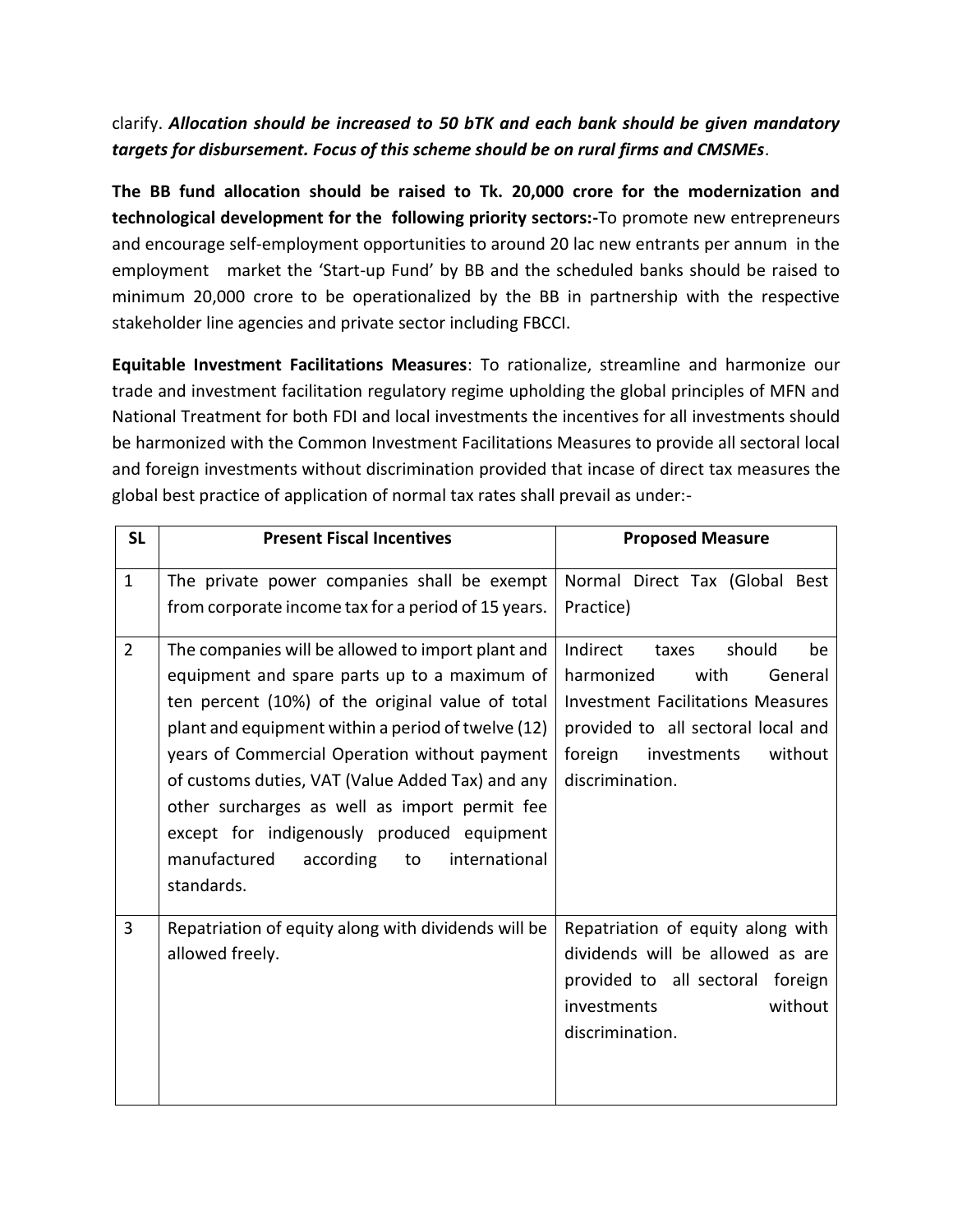| $\overline{4}$ | 1) Exemption from income tax in Bangladesh for                                                                                                                                                                                                                                                                             | Normal Direct Tax (Global Best                                                                                                                                                                                                                                                                          |
|----------------|----------------------------------------------------------------------------------------------------------------------------------------------------------------------------------------------------------------------------------------------------------------------------------------------------------------------------|---------------------------------------------------------------------------------------------------------------------------------------------------------------------------------------------------------------------------------------------------------------------------------------------------------|
|                | foreign lenders to such companies.                                                                                                                                                                                                                                                                                         | Practice)                                                                                                                                                                                                                                                                                               |
|                | 2) Exemption of income tax for upto three years<br>for the expatriate personnel employed under the<br>approved industry.                                                                                                                                                                                                   |                                                                                                                                                                                                                                                                                                         |
| 5              | The companies will be exempted from the<br>requirements of obtaining insurance/reinsurance<br>only from the National Insurance Company,<br>namely Sadharan Bima Corporation (SBC). Private<br>power companies will be allowed to buy insurance<br>of their choice as per requirements of the lenders<br>and the utilities. | All requirements for Insurance<br>Coverage should be harmonized<br>with<br>General<br>Investment<br>Facilitations Measures provided to<br>all sectoral local and foreign<br>without<br>investments<br>discrimination.                                                                                   |
| 6              | The Instruments and Deeds required to<br>be<br>registered under local regulations will<br>be<br>exempted from stamp duty payments.                                                                                                                                                                                         | The stamp duty payments against<br>Instruments and Deeds required to<br>registered under<br>local<br>be<br>regulations will be as prescribed in<br>General<br>the<br>Investment<br>Facilitations Measures provided to<br>all sectoral local<br>and foreign<br>without<br>investments<br>discrimination. |
| $\overline{7}$ | Tax exemption on royalties, technical Normal Direct Tax (Global Best<br>1.<br>know-how and technical assistance fees, and $ $ Practice)<br>facilities for their repatriation.<br>2.<br>Tax exemption on interest on foreign loans.                                                                                         |                                                                                                                                                                                                                                                                                                         |
|                | 3.<br>Tax exemption on capital gains from<br>transfer of shares by the investing company.                                                                                                                                                                                                                                  |                                                                                                                                                                                                                                                                                                         |
| 8              | Avoidance of double taxation in case of foreign<br>investors on the basis of bilateral agreements.                                                                                                                                                                                                                         | Pay Tax where earned (Global Best<br>Practice)                                                                                                                                                                                                                                                          |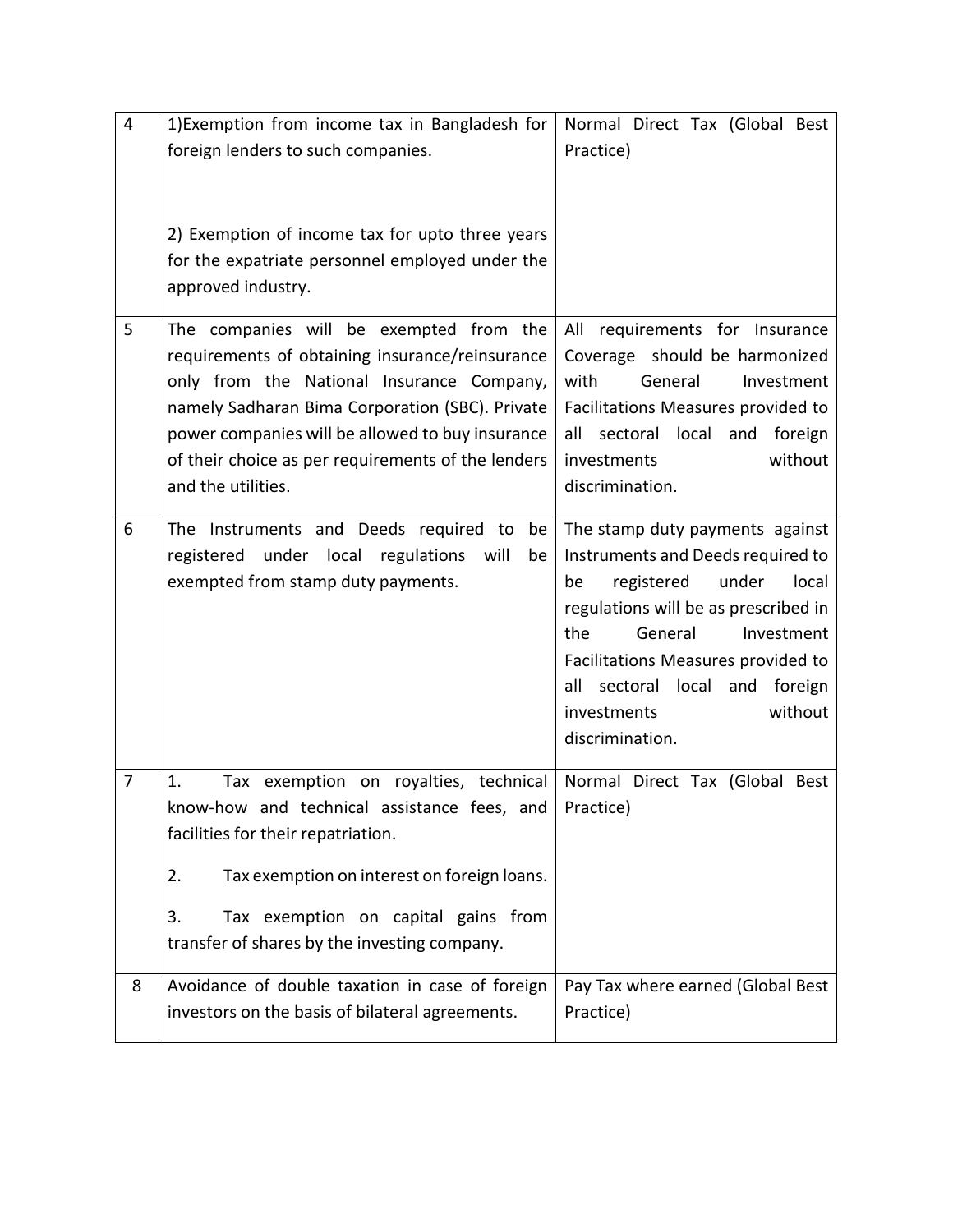**Bangladesh need to integrate with the [140 members](https://www.oecd.org/tax/beps/inclusive-framework-on-beps-composition.pdf) of the OECD/G20 Inclusive Framework on Taxation**. As of 8 October 2021, 140 countries and jurisdictions have joined the **Two-Pillar Solution**to reform international taxation rules and ensure that multinational enterprises pay a fair share of tax wherever they operate. (Annex OECD-G20 Framework)

**Pillar One** – Re-allocation of taxing rights: Pillar One will ensure a fairer distribution of profits and taxing rights among countries with respect to the largest MNEs, including digital companies. It would re-allocate some taxing rights over MNEs from their home countries to the markets where they have business activities and earn profits, regardless of whether firms there have a physical presence there. Under Pillar One, taxing rights on more than USD 125 billion of profit are expected to be reallocated to market jurisdictions each year.

**Pillar Two** – Global anti-base erosion mechanism: Pillar Two seeks to put a floor on competition over corporate income tax, through the introduction of a global minimum corporate tax rate that countries can use to protect their tax bases. The global minimum corporate income tax under Pillar Two - with a minimum rate of 15% - is estimated to generate around USD 150 billion in additional global tax revenues annually. Additional benefits will also arise from the Stabilisation of the international tax system and the increased tax certainty for taxpayers and tax administrations.

# **To streamline cost effective import and export transactions of Bangladesh around the world the following measures should be adopted:-**

- 1. Bangladesh in parallel with US SWIFT should also use alternative network of financial transactions like ECB and Russian SPFS and others on the basis of cost efficiency, risks of transactions and avoid sanctions.
- 2. The existing mutual banking relations mostly via costly third bank guarantee should be streamlined by opening direct correspondent accounts by using convenient and agreedupon financial messaging System(s) between the transacting banks for the purpose of facilitation of bilateral settlements in mutually agreed currencies.
- 3. Bangladesh Bank should sign Currency SWAP Agreements with trading partners specially ECB, Bank of Russia, Bank of China and others on USD and EUR and other strategically selected currencies to facilitate efficient and cost effective mutual transactions offsetting the volatility of exchange rate fluctuations.

**HRD and Skill Development:** 1. A Standing Human Resource & Skill Development (HRSD) National Committee consisting of PMO, MoI and other Iine ministries, agencies, private sector stakeholders should be constituted along with Sectoral Subcommittees.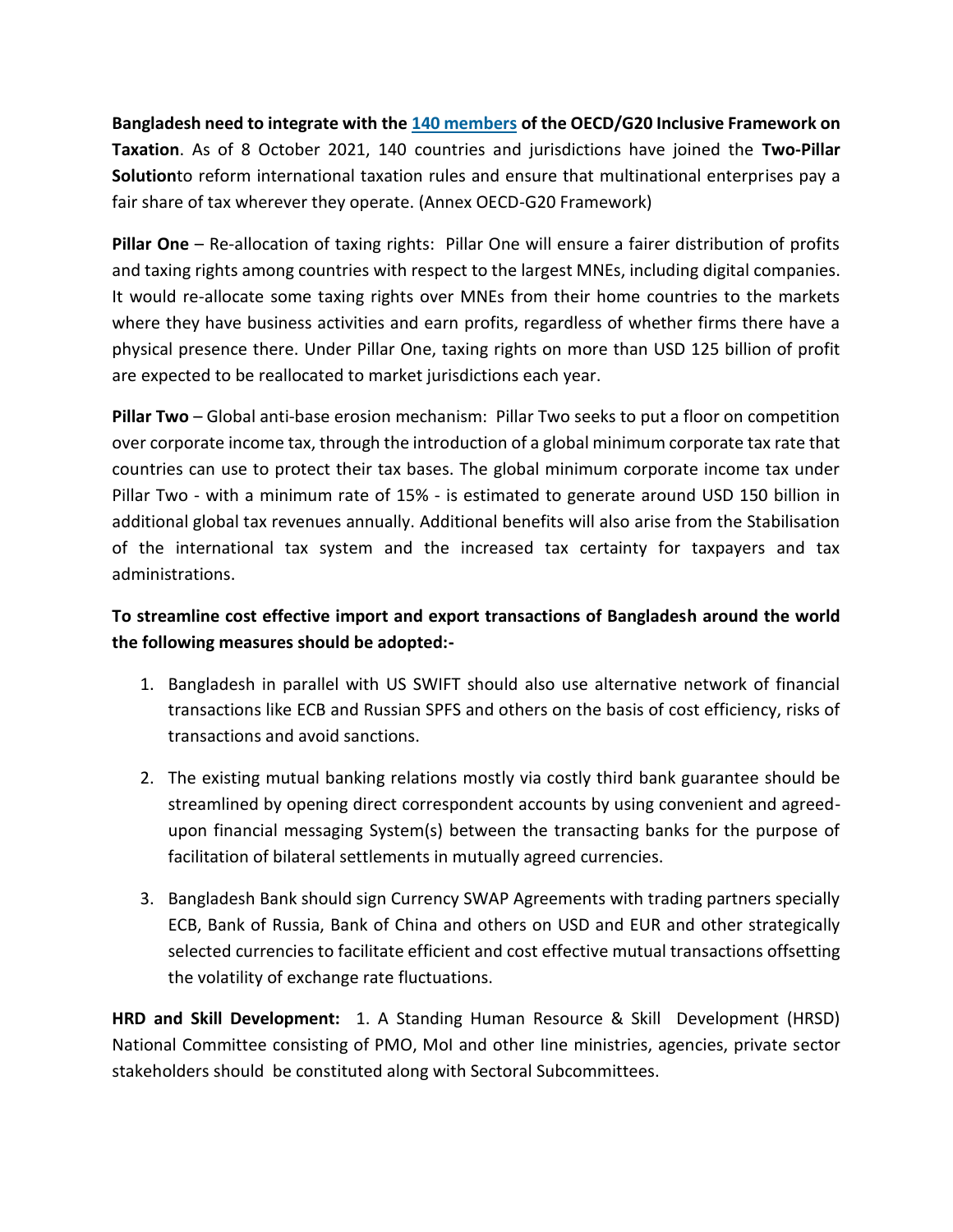2. Line agencies in collaboration with Sectoral Associations and Chambers will carry out activities to facilitate business related required supports to its industry members such as knowledge on technology, skill an HR development, trade expansion, market penetration, efficient production process, research and innovation, entrepreneurship development etc.

3. All line ministries should constitute respective sector specific sub-committees on infrastructure and logistics consisting of agencies, private sector and other stakeholders to facilitate and oversee the following:-

- To establish sector specific facilitation centres to facilitate product development, standardization of production, innovation and market research. The project should be undertaken as a public private partnership (PPP) project.
- To expedite setting up sector specific industrial parks, clusters to provide inbuilt necessary support infrastructure, utility services and required logistic backup along with fiscal and financial incentives package.
- To set up warehousing facilities for sourcing, storage and supply of indigenous and imported raw materials to industries in sector specific clusters.
- To facilitate and expedite efficient and cost effective production management, widen and deepen complementarity in production programmes of large, medium and small industrial sectors through sub-contracting arrangements.
- To Conduct regular training courses for entrepreneurship development, mastering managerial and marketing as well as accounting techniques by the Sectoral Subcommittees in collaboration with related line institutions and private sector stakeholders.
- To provide industry and MSMEs with technical and financial and fiscal incentives to build in house capacity in terms of human resource skill development, technical or vocational training, technological upgrading, product design market intelligence and marketing. The industry should be entitled, for the purpose of the income tax to deduct the amount of expenses incurred by it for the long-term benefit provided to its workers and employees including training, housing, life insurance, health facilities, education and training.

4. Establishment of Technology Development and Upgradation Fund for promoting diversified and quality exports specially for all CMSME sectors of Bangladesh. The fund allocation should be raised to Tk. 10,000 crore for the modernization and technological development and integration of CSMEs in global digital trade and e-commerce.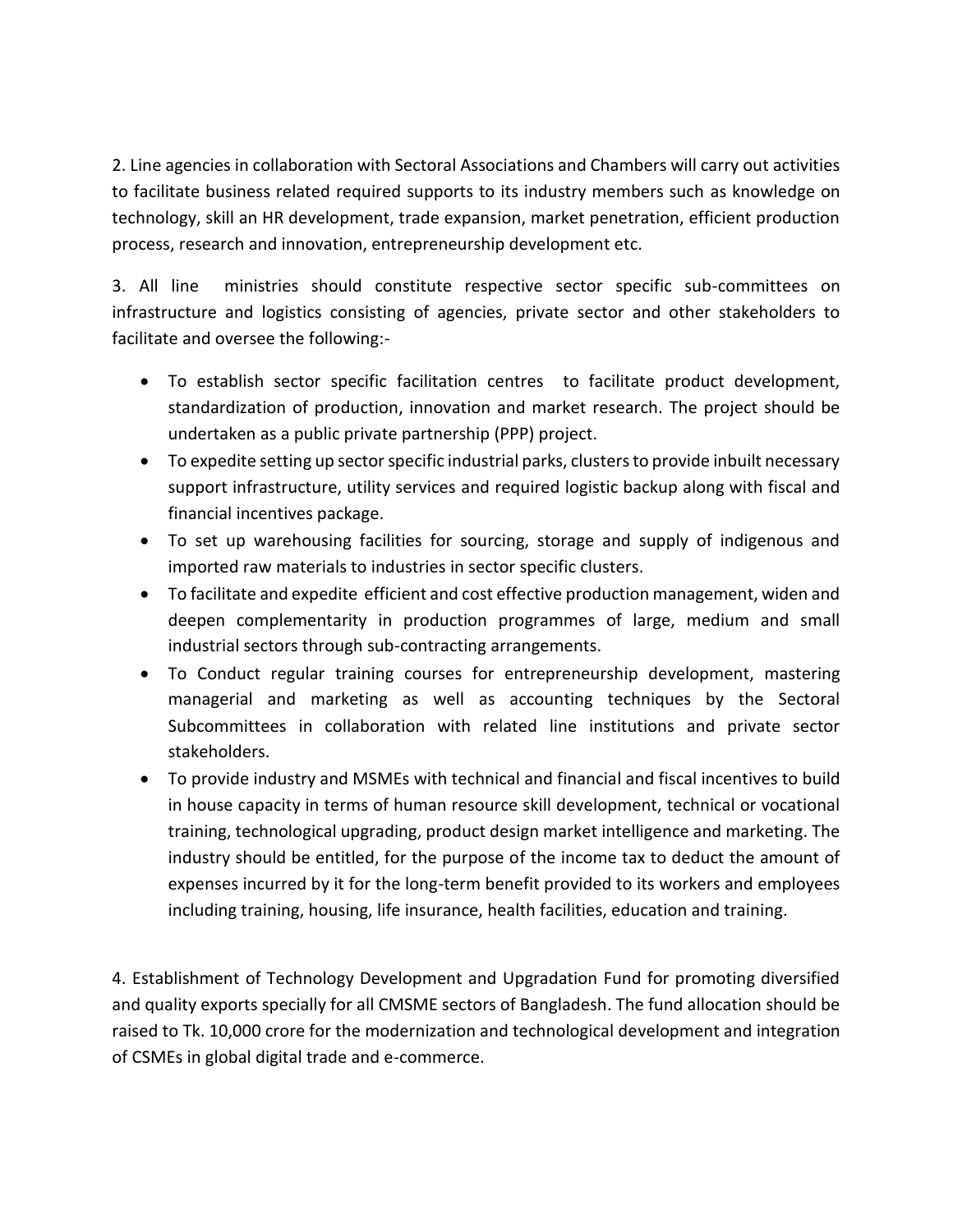5. Credit Linked Capital Subsidy Scheme for Technology up gradation should be taken up aiming at facilitating technology up gradation by providing upfront capital subsidy for induction of improved technologies approved under the scheme.

- Assistance up to 80% for setting up Sectoral Facilities and Tools Centers.
- Testing Centers: Assistance up to a 80% for setting up Sectoral Testing Centers

6. Technology Institutes, polytechnic institutes and selected Regional and other Engineering Colleges & Universities should serve as Technological Information, Design and Development Centers in their respective command areas.

7. SMEF/BSCIC/Small and Cottage Industries Training Institute (SCITI), Bangladesh Institute of Management (BIM), Bangladesh Industrial Technical Assistance Center (BITAC) and National Productivity Organization (NPO) where a lot of equipment, infrastructure and other resources are in place---should undertake regular schemes and courses to ensure sustainable integration of Bangladesh business and CSMEs in the global digital trade.

**8.** Institutional coordination should be established for development of investment among various Ministries of the government and the public institutions, having significant capacity for both product- and process-innovation of real value, (such as Atomic Energy Commission (AEC), Bangladesh Council of Scientific Investigation & Research (BCSIR), Leather Training Institute (LTI), the Textile colleges, the Ceramics Research Institute, the public universities, etc.).

9. To set up sectoral Accredited Standard Certification Laboratories preferably on PPP basis to facilitate marketing of products in local and global markets and also set up common testing laboratories in each economic zone and cluster assigned to specific sectors.

## **Enhancement of Productivity :**

1. To undertake Sectoral HRD schemes for expediting sustainable flow of skilled workforce in Industries and MSMEs in particular;

2. To undertake running schemes to provide training to workers in technical Institutions and also by facilitating on the job Skills development programme particularly focusing, among others, on: a. Industry machines operation and maintenance;

- b. Production Chain Engineering;
- c. Product design;
- d. Work safety & compliance issues;
- e. Waste management; and
- f. Standardization and quality control.